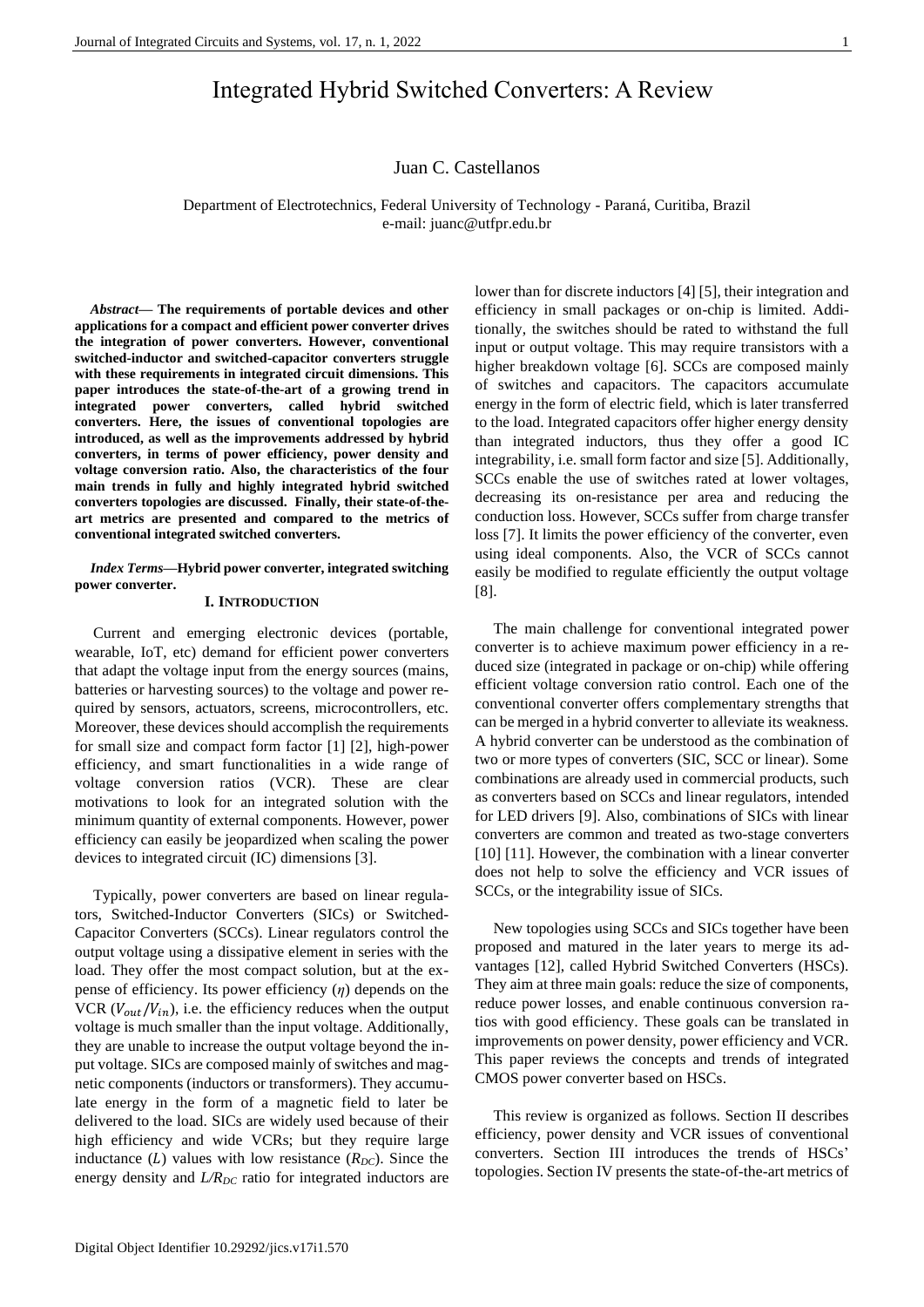HSCs and compares with conventional integrated power converters. Finally, conclusions are drawn in Section V.

#### **II. EFFICIENCY, POWER DENSITY AND VCR**

To understand the strategies implemented by HSCs is important to be aware of the challenges faced by conventional power converters. The three main features of power converters are: power efficiency, power density and VCR. They will be addressed as well as their trade-off.

#### *A. Power Efficiency*

Power efficiency depends on the total power losses, i.e.  $\eta = P_{out}/P_{in} = P_{out}/(P_{out} + P_{loss})$ . Power losses can be broadly classified in two types: conduction loss and switching (or frequency-dependent) loss.

The conduction loss  $(P_{cond})$  is caused by resistive elements in the path of the current. The main contributors in SICs are the on-resistance of the switches  $(R_{ON})$ ; and the resistance of the inductor  $(R_L)$ , also known as DCR. In general terms,  $P_{cond}$  of a converter with N switches can be modelled as:

$$
P_{cond} = I_{L_{RMS}}^2 R_{DCR} + \sum_{i=1}^{N} I_{RMS,sw_i}^2 R_{on,sw,i}
$$
 (1)

where  $I_{L_{RMS}}$  is the rms inductor current and  $I_{RMS_i}$  is the rms current in each switch. Likewise, losses due to interconnections (bondwires, PCB and IC paths) can also be included in (1).

Inductors with lower DCR occupies larger area, for the same inductance value [13]. Likewise, integrated switches with lower  $R_{on}$  demands larger IC area, or switches rated at lower voltage [14]. Therefore, reduction in conduction losses implies larger inductor and switches (i.e. lower  $R_{on}$ ) sizes. However, this is in the opposite direction to the fully integrated power converter. Also, it can be achieved with lower operation voltage to use low-voltage rated switches; or lower rms currents (e.g. through faster switching). However, it may limit the application of the converter or increases switching losses.

Switching losses depend directly on the switching frequency. In SICs, the main contributors are:  $P_{tran}$ ,  $P_{Ciss}$ ,  $P_{\text{Coss}}$ ,  $P_{\text{driver}}$  and  $P_{\text{core}}$ . Transition or Miller plateau loss  $(P_{tran})$  at the switches are associated to the power dissipation created by non-zero drain current  $(I_d)$  and non-zero drainsource voltage  $(V_{ds})$  during the turn-on and turn-off commutation of the power MOSFETs [15]. The duration of the commutation depends on the gate charge  $(Q_G)$  and the current provided by the gate driver  $(I_{\text{driver}})$  to charge the gate-drain and gate-source capacitance as explained in [16]. Then, this loss can be modelled as:

$$
P_{tran} = \sum_{i=1}^{N} \frac{V_{bk,i} I_{di}}{2} f_{sw} \left( \frac{Q_{G,i}}{I_{dropp}} + \frac{Q_{G,i}}{I_{dropp}} \right)
$$
 (2)

where  $f_{sw}$  is the switching frequency, N is the number of switches,  $V_{bk,i}$  is the blocking voltage of each switch,  $I_{drv_{PD}}$ and  $I_{drv_{PU}}$  are the current of the gate driver in the high-low and low-high transitions, respectively.

Charge transfer loss occurs when a capacitor is charged from a voltage or from another capacitor with different potential [16].  $P_{\text{Ciss}}$ ,  $P_{\text{Coss}}$  are losses associated with the charge transfer loss in the input capacitance ( $C_{iss} = C_{gd}$  +  $C_{gs}$ ) and output capacitance ( $C_{oss} = C_{ds} + C_{gd}$ ) of the power switch [15] [17]. They can be modelled as:

$$
P_{C_{ISS}} = \sum_{i=1}^{N} C_{iss,i} f_{sw} V_{drv}^2
$$
\n
$$
\tag{3}
$$

$$
P_{C_{OS}} = \sum_{i=1}^{N} C_{oss,i} f_{sw} V_{bk}^2
$$
\n
$$
\tag{4}
$$

where  $V_{\text{drv}}$  is the voltage used to drive the gate-source of the MOSFET switches.

Gate drivers are needed to drive the large input capacitance of the power switches, therefore they incur in switching losses. For example, a basic implementation of the gate driver is a tapered buffer, a cascade chain of N digital inverters sized by a factor β per stage. The switching loss due to N drivers is modelled by [18] as:

$$
P_{\text{driver}} = \sum_{i=1}^{N} \left( f_{\text{sw}} V_{\text{div}} \left( Q_i + \beta Q_e \right) \frac{\beta^{n} - I}{\beta - I} \right) \tag{5}
$$

where the intrinsic charge  $(Q_i)$  is the charge needed by an unitary inverter without load, and the unitary effort charge  $(Q_e)$  is the additional charge needed to drive the next inverter stage. However, depending on the switch implementation, voltage level conditioning can be necessary. It can demand for level shifters and bootstrapping circuits (e.g. a buck SIC with a nMOS high-side switch), adding additional switching losses.

Inductor's magnetic loss  $(P_{core})$  depends on the inductor dimensions and can be calculated as [19]:

 $P_{core} = K_{FIT} f_{sw}^{\alpha} (\Delta I_L)^{\gamma}$ (6) where  $K_{FIT}$ ,  $\alpha$  and  $\gamma$  are parameters given by manufacturers and  $\Delta I_L$  is the inductor current ripple.

Therefore, reduction of switching losses in SICs are accomplished with the reduction of switching frequency, operating voltages and lower parasitic capacitances on the switches, i.e. smaller switches. However, it may limit the application or increase conduction loss.

In SCCs, besides  $P_{\text{Ciss}}$ ,  $P_{\text{Coss}}$  and  $P_{\text{driver}}$ , the conduction loss and the charge transfer loss due to flying capacitors' charge are modelled as  $P_{SC}$ . These losses are modelled by an output impedance  $(R_{\text{OUT}})$  as:

$$
P_{SC} = R_{OUT} I_{RMS}^2
$$
\n<sup>(7)</sup>\nwhere  $R$  is approximated to:

where  $\kappa_{out}$  is approximated to:

$$
R_{OUT} = \sqrt{R_{SSL}^2 + R_{FSL}^2} \tag{8}
$$

The conduction loss due to the  $R_{on}$  of the switches in the SCC is given by [5]:

$$
R_{FSL} = \sum_{i\_switch} \sum_{j\_phase} \frac{R_{on,i}}{D_j} \left(a_{r,i}^j\right)^2 \tag{9}
$$

where  $D_j$  is the duty ratio of the *j* phase of the SCC and  $a_{r,i}^j$ is the ratio of charge flow (in each switch per phase) and the total charge flow. The switching losses due to the charge transfer loss of flying capacitors charge/discharge is modelled in [5]:

$$
R_{SSL} = \sum_{i\_caps} \frac{a_{c,i}^2}{f_{sw}c_i}
$$
 (10)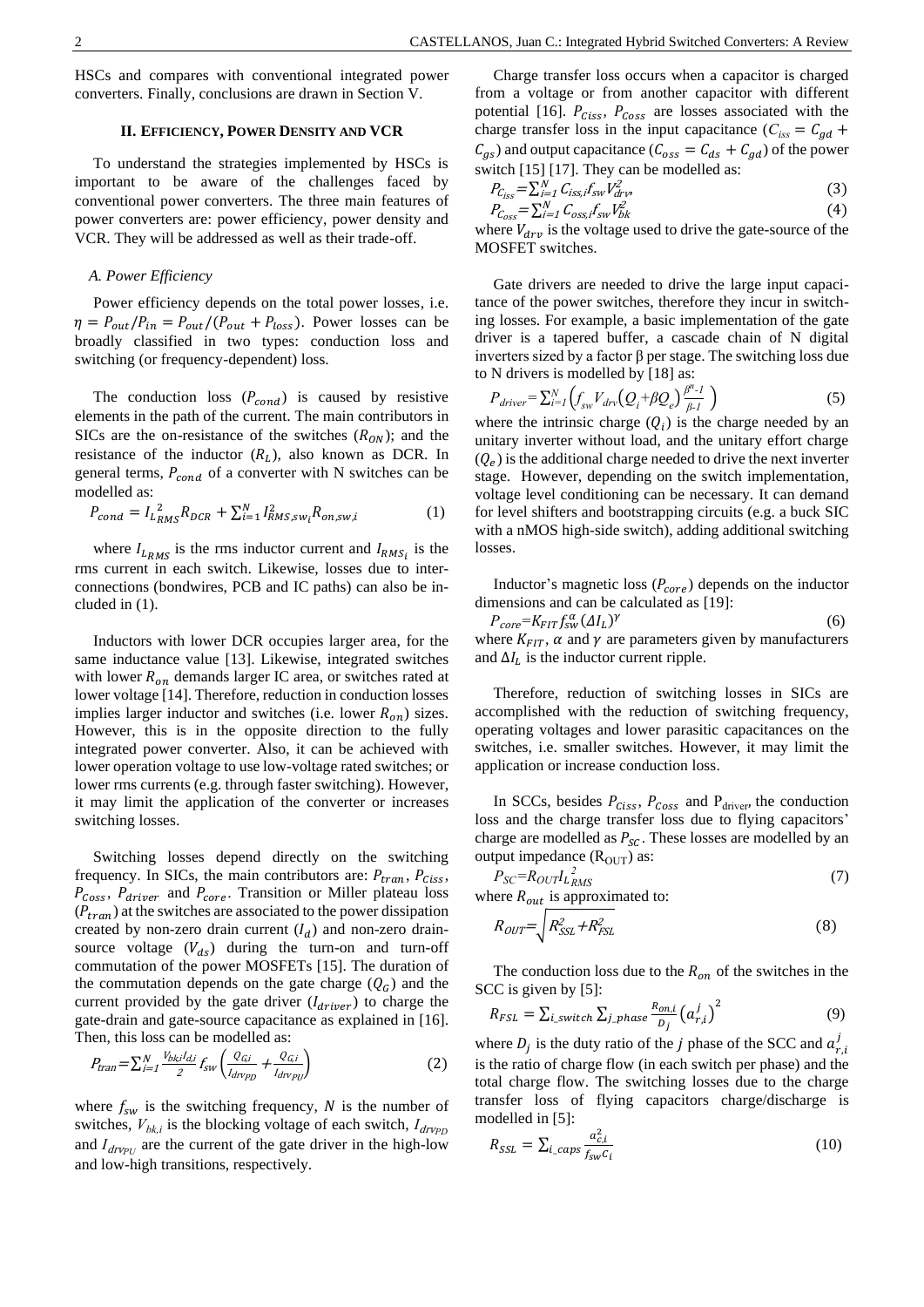where  $C_i$  is the flying capacitor and  $a_{c,i}$  is a ratio between the charge flow in each capacitor and the total output charge. For slow switching (SS) frequency, the charge transfer loss dominates over the conduction loss, while for fast switching (FS) frequencies, conduction loss is dominant. The current waveform profile in the flying capacitor of SCC in the SS and FS regions, as well as the behaviour of Rout across the switching frequency  $(f_{sw})$  are shown in Fig. 1 [16]. SCCs with integrated flying capacitors can also suffer from additional charge transfer loss due to top and bottom plate parasitic capacitances.

Note that lower charge transfer loss is obtained at higher switching frequencies, however a limit is set by the other switching losses present in the converter. Hence, optimal designs use switching frequencies close to the crossover frequency  $(f_c)$ . Also note that larger capacitors reduce the level of SS losses as well as larger switches reduces conduction loss. However, this is also in the opposite direction to the fully integrated power converter.

#### *B. Power density*

Power density relates the output power to the area occupied by the converter  $(P_d = P_{out}/Area)$ . Thus, achieving large power density depends on the size of passives (capacitors or inductors) and switches, as well as the capacity to stand for the voltage/current required for the application. In SICs, high quality inductors are desired to improve power efficiency, i.e. large inductance values with low DCR. However, on-chip inductors require larger area than discrete components for the same  $L/R_{DC}$  ratio. A stateof-the-art integrated inductor have a ratio of  $5.2\mu\text{H}/\Omega$  [20] while commercial SMD components can offer inductors of  $78.3\mu\text{H}/\Omega$  for the same inductance value and area [21]. Additionally, the energy density for integrated inductors is also lower. For instance, in this previous example, the commercial SMD inductor have 3 orders of magnitude larger energy density  $(662nJ/mm<sup>2</sup>)$  [21] than the integrated inductor  $(0.21 \text{nJ/mm}^2)$  [20].

In SCCs, large capacitance values reduce the charge transfer loss while integrated capacitors offer higher energy density than integrated inductors. For instance, in standard bulk CMOS commercial technologies, Metal-Oxide-Metal (MOM) can reach densities as high as 450nJ/mm<sup>2</sup> (1.27nF/mm<sup>2</sup> ), while Metal-Insulator-Metal (MIM) can reach densities of  $88nJ/mm^2$  (7.05nF/mm<sup>2</sup>) [22] at lower bottom plate parasitic capacitances. Moreover, special silicon processes and interposers using deep trench capacitances and ferroelectric capacitors can reach  $150 \mu J/mm^2$ (250nF/mm²) [23] and 425µJ/mm2 (105nF/mm<sup>2</sup> ) [24], respectively. While in SICs, the switches must be rated to withstand the full input/output voltage. In SCCs the number of switches is higher but at lower rated voltage. Using low-voltage switches can offer lower onresistance per area and operate at higher switching frequencies than switches with higher breakdown voltages (e.g. LDMOS, HVMOS)[14]. For instance, in [25], two stacked low-voltage NMOS switches  $(V_{DS,max}=4.4V)$ accomplish 2 and 3.6 times lower energy loss than 5V NMOS and 5V PMOS, respectively; and smaller layout area.



*Fig. 1. Output resistance vs. Switching Frequency [16].*

There are mainly two alternatives to integrate SICs and SCCs, also followed by HSCs: fully-integrated or highlyintegrated. Fully-integrated converters realize the implementation using all the passives on-chip. This is the most challenging option as the passives are limited by low density and large losses in CMOS technologies. Some SICs converters use bond-wire inductors to realize the power inductor as [26]. Highly-integrated converters realize the implementation using external passives, that can be SMD components mounted over the die or dedicated interposers. This technique increases the power efficiency, but it requires special 3D assembly to avoid larger total areas. Although, state-of-the-art of integrated SICs and SCCs shows similar power densities, SICs show lower power efficiency for the same integration level [1]. For instance, state-of-the-art fully integrated SICs can reach power efficiencies up to 80.5% and SCCs show 90% efficiency[1]. Highly-integrated SICs can reach power efficiencies up to 97.4% [27], while SCCs reached 95.7% [1] [28].

#### *C. Voltage Conversion Ratio - VCR*

VCR is the ratio between output voltage and input voltage  $(m = V_{out}/V_{in})$ . It can be classified in step-down (m<1), step-up (m>1) or step-up/down, which enables the converter to provide either  $m > 1$  or  $m < 1$ . The type of VCR depends on the converter's topology. The three types of conversion are possible in SICs. Ideally, SICs can reach any VCR by varying the duty cycle or the switching frequency. However, SICs at high frequencies are limited by the narrow duration of the control pulses in extreme duty cycles, *i.e.* large VCRs.

On the other hand, SCC's topology establishes a fixed-VCR for the converter, either step-down or step-up. Literature mentions three main methodologies to vary the VCR. The first one changes the output resistance, more specifically,  $R_{\text{SSL}}$  by modifying the switching frequency or the capacitance of the power train. The second strategy is to change the  $R_{FSL}$  by modifying the duty-cycle or modifying the on-resistance of the switches through the gate driver's voltage or switches size. These two methodologies adjust the VCR through varying  $R_{out}$ , thus its voltage drop. Hence, it limits the maximum power efficiency of the SCC. The third methodology consists of a multi-ratio converter, where the SCC topology changes according to the desired VCR. In this case, the VCR does not vary continuously but in discrete steps; and the complexity and power losses increase with the addition of new switches, drivers, and capacitors [5] [28].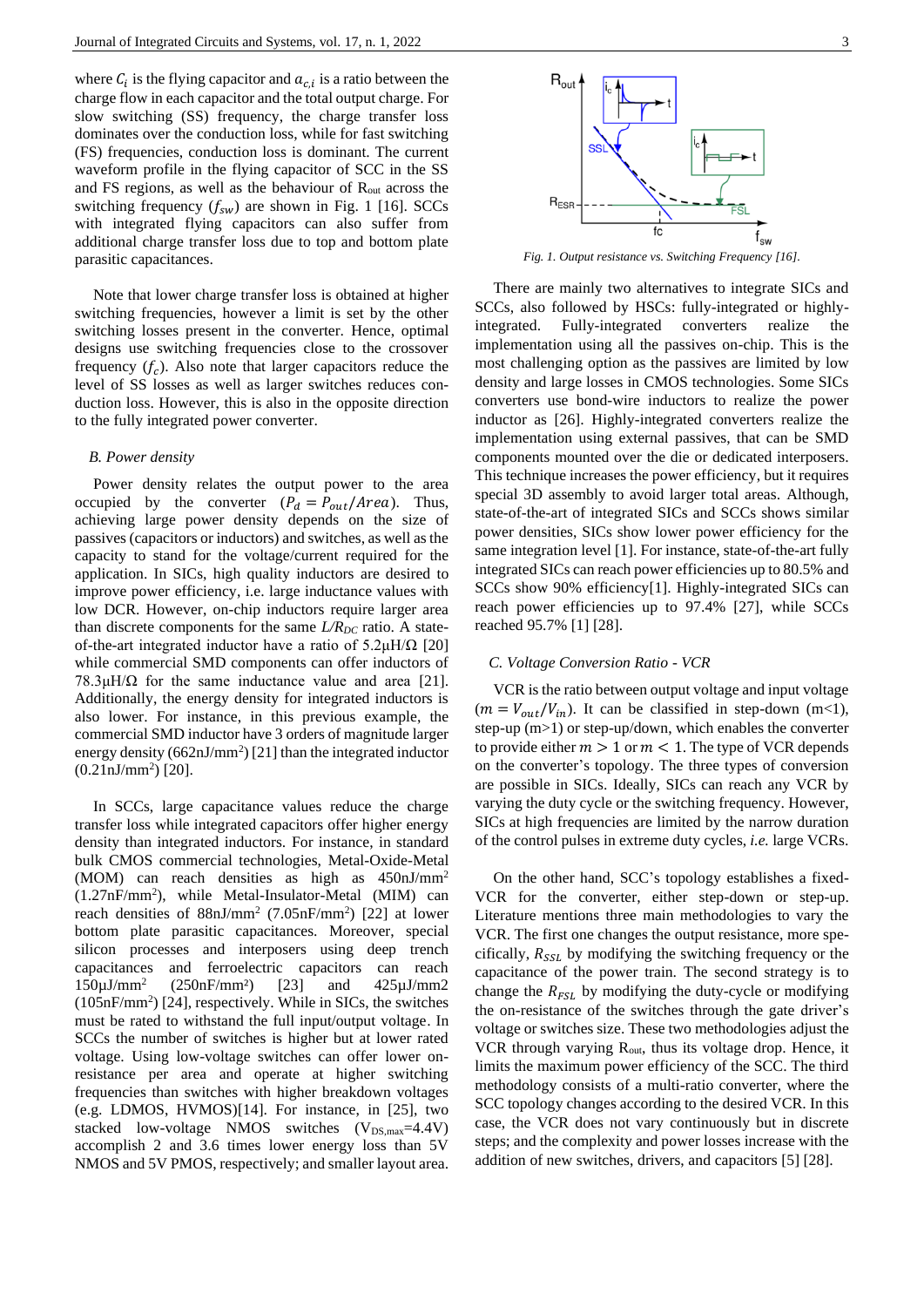Additionally, based on the power levels of fully and highly integrated converters state-of-the-art, integrated SICs are more suitable for high power levels while SCCs dominate low-power applications [1][28].

#### **III. TRENDS IN HSCS**

Based on the previous discussion, HSCs aim to take advantages of the continuous VCR without efficiency penalties of SICs, high energy density of capacitors and low-rated switches of SCCs. State-of-the-art of fully and highly integrated HSCs can be broadly classified in four main topology trends (Fig. 2): Series Capacitor (SC-HSC) [8] [29]- [36], multilevel (M-HSC) [6] [37]- [54], Resonant (Re-HSC) [19] [25] [55]-[57] [60] and Passive-Stacked  $3<sup>rd</sup>$ -order (PS3-HSC) [61] [62].

HSCs mainly target portable, wearable and IoT applications involving battery power management. However, converters for dedicated applications such as automotive and solid-state lighting (SSL) have also been reported.

#### *A. Series Capacitor HSCs*

SC-HSC merges SIC and SCC taking advantage of soft charging (full or partial). Placing a capacitor in series with the power inductor reduces charge transfer loss, extends duty cycle and decreases switching losses and inductor ripple [63, 64]. Step-down SC-HSC is shown in Fig. 3. Step-up SC-HSC is obtained by reversing this topology (exchanging the input by output and vice versa) or connecting one more capacitor in a cross-commutated scheme [34]. This stepdown converter works in three phases with two simultaneous current paths ( $I_{La}$  e  $I_{Lb}$ ) in each phase. For this reason, this specific topology is called dual path SC-HSC.

As seen in the previous section, charging a capacitor from a voltage source causes charge transfer loss. This is because of the large capacitor current peaks. In this way, capacitors must be charged/discharged using constant current or constant power methods [30], this is called soft-charging. In SC-HSC, flying capacitor is charged using the inductor that acts as current source, decreasing the charge transfer loss. Additionally, series flying capacitor in Fig. 3 acts as a voltage source of  $V_{in}/2$ . Then the inductor has half of the voltage variation, meaning that the duty cycle doubles its value for a given VCR, i.e.  $D = 2V_{out}/V_{in}$ . Consequently, the operating voltage in the components is reduced. Switching losses are also reduced as they are strongly dependant on the operating voltage, as shown in (2)-(5). Likewise, the current ripple of the inductor is also reduced for a given switching frequency, reducing exponentially core loss. Another approach is designing for the same ripple but using lower inductance values. Waveforms of this converter have a similar behaviour of a 2:1 SCC cascaded with buck SIC [64].





Fig. 3. Step-down Dual path SC-HSC [64]

It is possible to extend this concept to larger VCR SCC ratios cascaded with a SIC stage, i.e. 2-stage SC-HSC. For instance, the 3:1 SCC cascaded with a SIC is shown in [Fig.](#page-3-0)  [4](#page-3-0) [29]. Here, the first stage is composed by a series-parallel SCC using high voltage (HV) switches at low switching frequency, which steps down the input voltage into an intermediate voltage, *Vunreg*. A second stage is a buck SIC, which performs the regulation of the output voltage, uses low voltage (LV) switches at higher switching frequency. This reduces the size of switches and inductor. In this approach the fast SIC behaves as a constant power load. In series, the SCC flying capacitors are connected to  $V_{in}$  through the buck converter. Hence, most of the energy  $C(\Delta V)^2/2$  is used by the SIC and delivered to the load. Likewise, soft-charging occurs when the capacitors are connected in parallel if the values of the capacitors  $(C_I \text{ and } C_2)$  are identical [30].

The 2-stage approach can be applied as single inductor multiple output (SIMO) HSC with two regulated outputs. In [8], a boost SIC first stage is in a LV domain, while a SCC second stage is in HV domain. The first output (and second stage input) is regulated by the SIC, while the second output has a fixed 2:1 VCR. This fully-integrated converter uses 180nm CMOS technology and integrates on-chip flying capacitor (SCC) and output capacitors (SIC). The inductor is designed using bond-wires. The efficiency reaches 77% with a total output of 0.2W. Moreover, this converter has two additional characteristics: (a) a  $\pi$ -filter at the SIC's output, which isolates the noisy power ground from the boost and (b) 11 interleaved SCCs used as second stage, which improves ripples, power efficiency and reduces the output capacitance value of the SIC converter.

<span id="page-3-0"></span>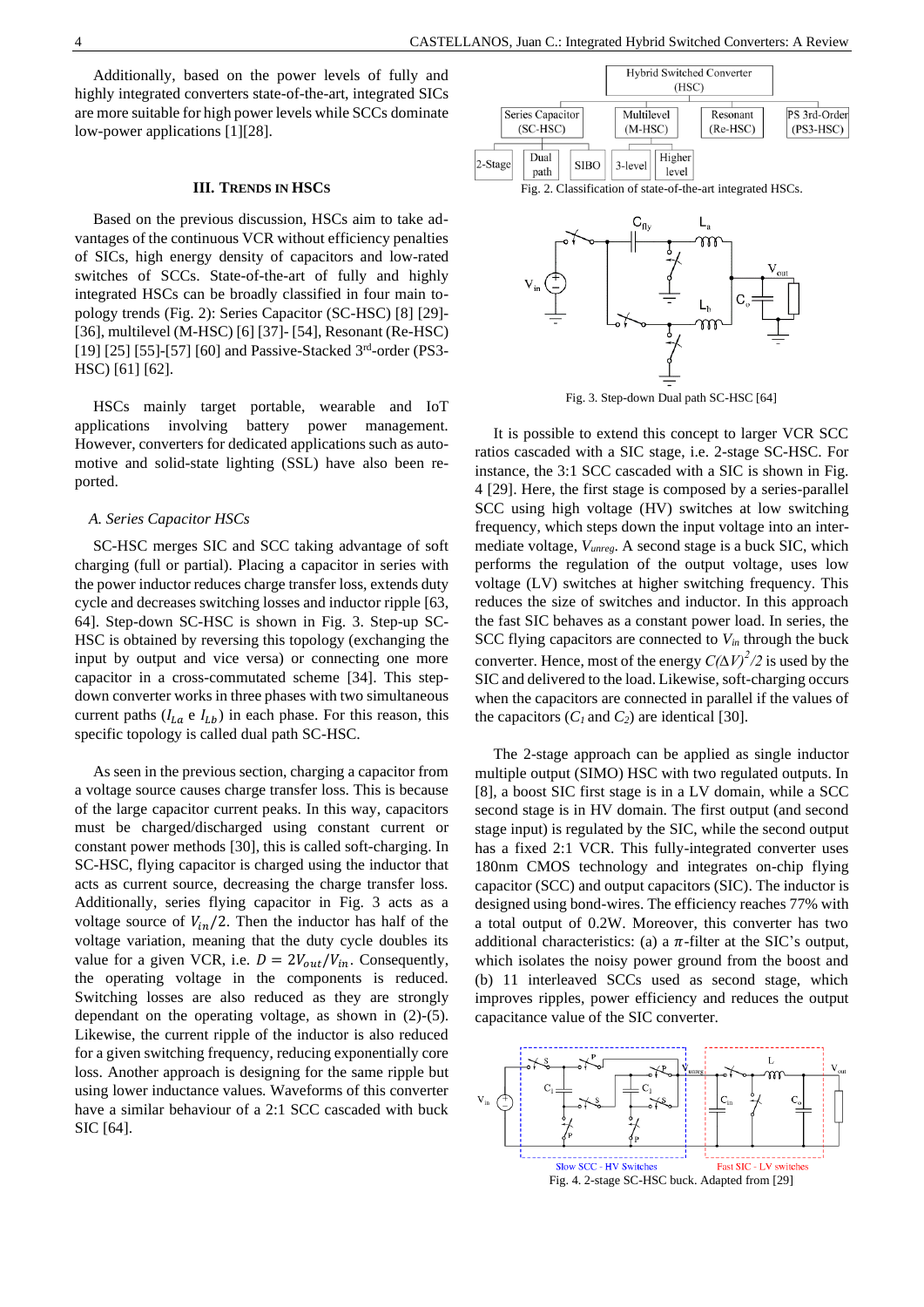Likewise, single inductor bipolar output (SIBO) HSC uses the dual path SC-HSC principles to realize one positive regulated output  $(V_{op})$  and one negative regulated output  $(V_{on})$ . SIBO converters are typically used in OLED displays [31], [33]. The most recent integrated SIBO topology is shown in [Fig. 5](#page-4-0) [33]. Its operation is based in two phases: build-up  $(\phi_b)$  phase and simultaneous energy transferring  $(\phi_{set})$ . In  $\phi_b$ , the inductor current  $(I_L)$  flows from the input to ground charging the inductor. At the same time, flying capacitor  $(C_f)$  is charged to  $V_{in}$ . In  $\phi_{set}$ , the current from the inductor flows from  $V_{on}$  to  $V_{op}$  through  $C_f$ . Regulation of  $V_{op}$ is achieved through the main feedback control of the inductor current.  $V_{on}$  regulation is achieved by the delay controller, which generates two additional temporal-phases in the middle of  $\phi_{set}$  and  $\phi_b$ . One phase to only charge/discharge  $C_{on}$  ( $\phi_{tn}$ ) and another to charge/discharge  $C_{op}$  using  $I_L$ , therefore increasing  $V_{on}$  and  $V_{op}$ , respectively. In SIBO SC-HSC, the flying capacitor reduces the voltage applied to the inductor; hence, reducing the current inductor ripple. Consequently, conduction loss is lowered and switching losses are decreased as operation voltage of the switches is reduced. The main characteristics of integrated SC-HSC are summarized in [Table I.](#page-4-1)

#### *B. Multilevel HSCs*

The general structure of a M-HSC is shown in [Fig. 6.](#page-4-2) It is based on a SCC (without output capacitor and regulation) capable to deliver  $n$  different outputs levels in a switching node  $(V_x)$ . Switching periodically between two adjacent voltages ( $V_k$  and  $V_{k+1}$ ), a LC low-pass filter extracts the DC level at the output, i.e. the mean value of  $V_x$ . The output regulation is made by a closed-loop control. It adjusts the voltage levels that composes  $V_x$  through the configuration of the SCC and duty-cycle, i.e. duration of  $V_x$  in each level [42].

The voltage amplitude applied to the inductor in M-HSCs is lowered by the number of available voltage levels. This reduces the current ripple, enabling smaller inductor size, lower conduction loss and switching losses. Additionally, the required duty-cycle is more relaxed than SICs at the same switching frequency [49]. The minimum realization is a 3 level M-HSC, as the step-down shown in [Fig. 7a](#page-4-3). However, literature also reports integrated 3-level step-up [48] and step-up/down [38] [47], 4-level [42] [43] [44], series-parallel [40], Ladder [49], Dickson [37] [6] [53] and Fibonacci [54] based M-HSC.



<span id="page-4-0"></span>Fig. 5. SIBO SC-HSC. Adapted from [33]

<span id="page-4-1"></span>

| Table I. Integrated SC-HSC summary. |              |            |           |             |             |                |
|-------------------------------------|--------------|------------|-----------|-------------|-------------|----------------|
|                                     | [32]         | [33]       | [34]      | [51]        | [35]        | [8]            |
| Year                                | 2018         | 2020       | 2020      | 2021        | 2019        | 2021           |
| Topology                            | Dual         | DP         | Dual      | Dual        | Dual        | $2 -$          |
|                                     | Path         | SIBO       | Path      | Path        | Path        | stage          |
| Technology<br>(nm)                  | 180          | 500        | 350       | 180         | 65          | 180            |
| Integration<br>level                | High         | High       | High      | High        | Full        | Full           |
| $V_{in}$ (V)                        | $2 -$<br>4.2 | 3.7        | $2 - 4.4$ | $2.8 - 4.2$ | 1.2         | $1.2 -$<br>2.7 |
| $V_{out}$ (V)                       | $3 - 5$      | $4.6/-4.9$ | $9 - 20$  | 3.3         | $0.6 - 0.9$ | 1.4/<br>3.2    |
| $F_{sw}$ (MHz)                      | 1            | 1.4        | 2         | 1           | 450         | 120            |
| $P_{out,max}$<br>(W)                | 3.1          | 2.8        | 5         | 3.3         | 0.475       | 0.2            |
| $\eta_{peak}$ (%)                   | 95.2         | 94.1       | 93.5      | 96.6        | 78          | 77             |
| Area $(mm2)$                        | 5            | 1.46       | 0.86      | 8.26        | 0.65        | 0.82           |



Fig. 6. General M-HSC. Adapted from [42]

<span id="page-4-2"></span>

<span id="page-4-3"></span>Fig. 7. 3-level step-down M-HSC: (a) basic structure and (b) operation states.

In the 3-level M-HSC, the switching voltage,  $V_x$ , can swing between 3 values:  $V_{in}$ ,  $V_{in}/2$  and zero. This operation occurs in 4 states [\(Fig. 7b](#page-4-3)). State  $S_1$  and  $S_3$  charge and discharge the flying capacitor through the inductor without charge transfer loss, i.e. soft charging.  $S_2$  connects the switching node to zero while  $S_4$  connects to  $V_{in}$ . Using the sequence  $S_1 \rightarrow S_4 \rightarrow S_3 \rightarrow S_4$ , the output voltage is controlled from  $V_{in}/2$  to  $V_{in}$ . Whereas, using the sequence  $S_1 \rightarrow S_4 \rightarrow S_3 \rightarrow S_4$ , the output voltage is controlled from 0 to  $V_{in}/2$ .

Despite the advantages, M-HSC requires multiple switches that are not referenced to ground or  $V_{in}$ . It demands a more complex driving scheme, including level shifters and bootstrap schemes. Also, M-HSC still suffers from relatively high conduction loss because of the several switches connected in series. In higher level converters, this loss is even larger. A recent study in [27] reports a step-up topology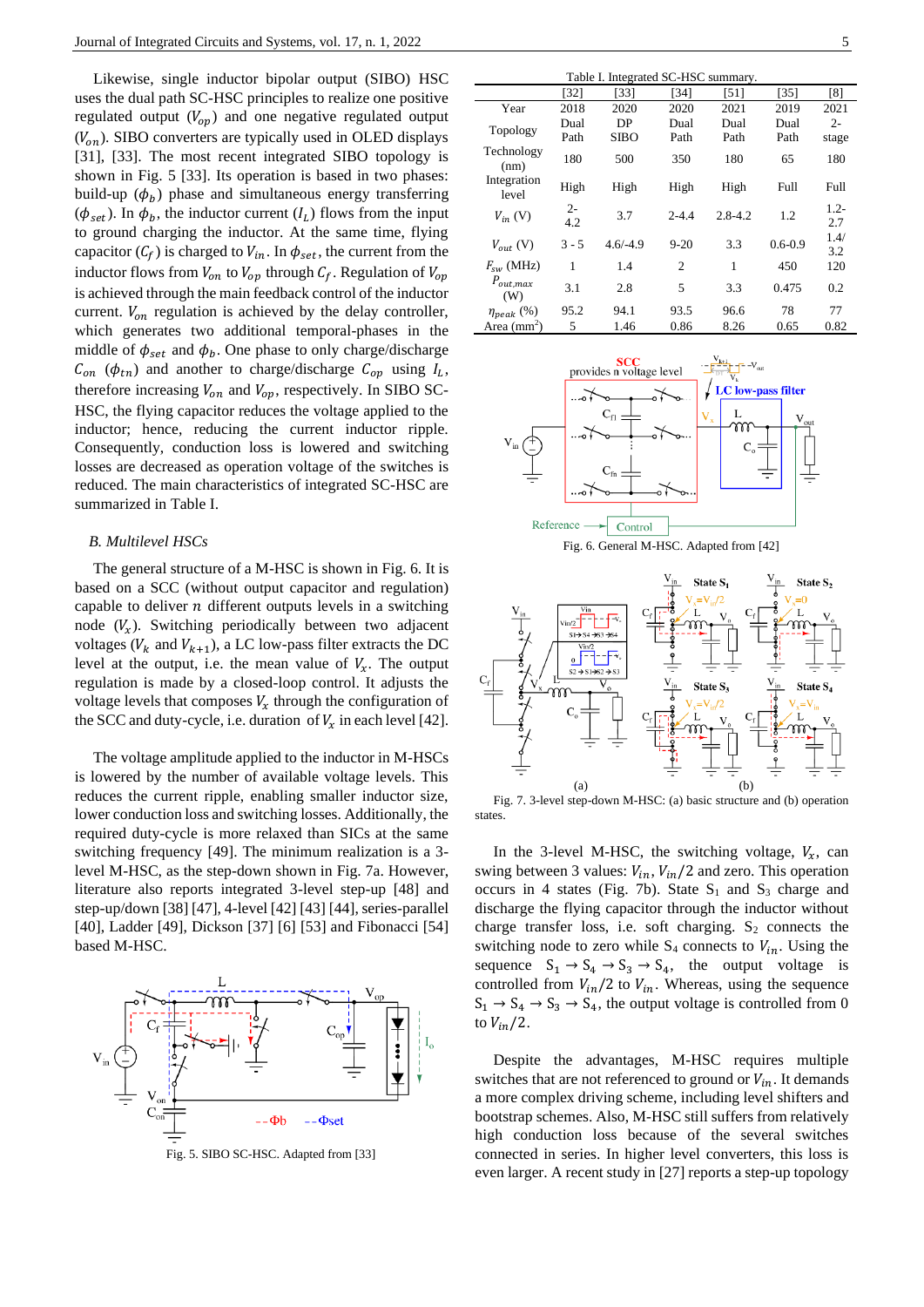that reduces the number of switches of 3-level M-HSC from 4 to 3. It reports a power efficiency of 97.4%. Also, using NMOS switches leads to lower  $R_{on}$  than PMOS switches for the same area; however, when NMOS switch is connected to the input, it requires a gate voltage larger than  $V_{in}$  to guarantee its on-state. Typically, larger gate voltages are provided by an auxiliar charge pump or external supplies. On the other hand, using NMOS and PMOS switches simplify the driving scheme at the cost of larger IC area for the same  $R_{on}$ . An additional care should be taken when drain (or source voltage) is lower than bulk in the PMOS switches of the M-HSC, because of the potential leakage and latch-up coming from the bulk junctions. Similar situation happens with NMOS switches, where the bulk cannot be at higher potential than the drain or source terminal. To solve this issue, some converters use body-switching [38], where the bulk terminal is dynamically connected to drain or source according to the voltage level conditions. Moreover, some components (switches or capacitors) of the M-HSC may have voltage rating limitation beyond the minimum voltage rating of the converter  $(V_{in}/(n-1))$  [49]. This issue requires to use additional stacking or higher voltage devices.

Soft charging requires the series connection of the flying capacitors to the inductor. However, according to the topology, some capacitors can be connected among them without the presence of the inductor. In such cases, the converter exhibits charge transfer loss in some of the flying capacitors. This is the case of the Dickson based M-HSC shown in Fig. 8.

The conventional Dickson structure switches between  $\phi_{1A}$  and  $\phi_{2A}$ . In this two phases, there is partial charge sharing among  $C_1$ ,  $C_2$  and  $C_3$ , because of the capacitorvoltage mismatch. Therefore, complete soft-charging is not achieved. Two additional phases ( $\phi_{1B}$  and  $\phi_{2B}$ ) are added in aim to equalize the capacitor voltage mismatch. The sequence is  $\phi_{1A} \rightarrow \phi_{1B} \rightarrow \phi_{2A} \rightarrow \phi_{2B} \rightarrow \phi_{1A}$ . In this way, after  $\phi_{1A}$ , the inductor charges  $C_1$  and discharges  $C_2$  in  $\phi_{1B}$ . This happens until there is not voltage mismatch, then it goes to the next phase  $\phi_{2A}$ . Similar behaviour occurs with the transition  $\phi_{2A} \rightarrow \phi_{2B} \rightarrow \phi_{1A}$ . This scheme is called splitphase [6].

Flying capacitors voltage imbalance is considered one of the most critical issues in a practical implementation. This issue happens when the flying capacitor voltage differs from the nominal, causing excessive voltage stress across some switches. Consequently, the switches should be over-rated. Capacitor imbalance can be caused by input source impedance, gate signal delay mismatch and  $R_{on}$  variations of the switches [65]. To maintain the balance, gate delays should be equalized, and capacitors' voltages (or inductor current) should be monitored. Then, if the imbalance is detected, the charge or discharge in the flying capacitors increases, e.g. the capacitor-calibrating pulse frequency modulation (ACC-PFM) controller in [54]. Also, phaseshifted pulse width modulation can be used to have natural balance. Natural balance occurs when the voltage imbalance

increases the inductor current ripple, which increases the power dissipation in the series resistance in such a way that flying capacitors are charged/discharged towards the nominal value. Further details about natural balancing are given in [65].

The most representative integrated M-HSC in terms of efficiency and power density are summarized in Table II.

#### *C. Resonant HSCs*

Re-HSCs reach resonance state when an inductor is connected to the flying capacitor(s) of SCC and switches at the proper frequency. If the switching frequency is at the resonance frequency  $(f_o = \frac{1}{2\pi\sqrt{g}})$  $\frac{1}{2\pi\sqrt{LC}}$ , then the inductor shapes the charging current of the capacitor in a sinusoidal form. Based on [66], the output resistance in Re-HSCs follows the expression:

$$
R_{out,Re-HSC} = R_{ESR}\pi^2/8 \approx 1.23 R_{ESR}
$$
 (11)

where  $R_{ESR}$  is the equivalent series resistance. This value is close to the minimum output resistance in SCCs (i.e. *RESR*).

Therefore, if the resonance frequency  $(f_o)$  is lower than the cross-over frequency  $(f_c)$  (in Fig. 1), it is possible to achieve better output resistances compared to SCCs at the same frequency. As shown in Fig. 9, the output resistance of Re-HSC at  $f_0$  approaches to the minimum resistance of the SCC, but using switching frequencies of one order of magnitude lower than the crossover frequency of the equivalent SCC [67]. Hence, the switching losses are reduced. This resonance behavior is reached with the addition of inductors that are smaller than the ones used in SICs. For instance, in [68] is used an external PCB inductor as small as 1.1nH.



Fig. 8. Dickson based M-HSC: (a) basic structure and (b) operation phases. Adapted from [6]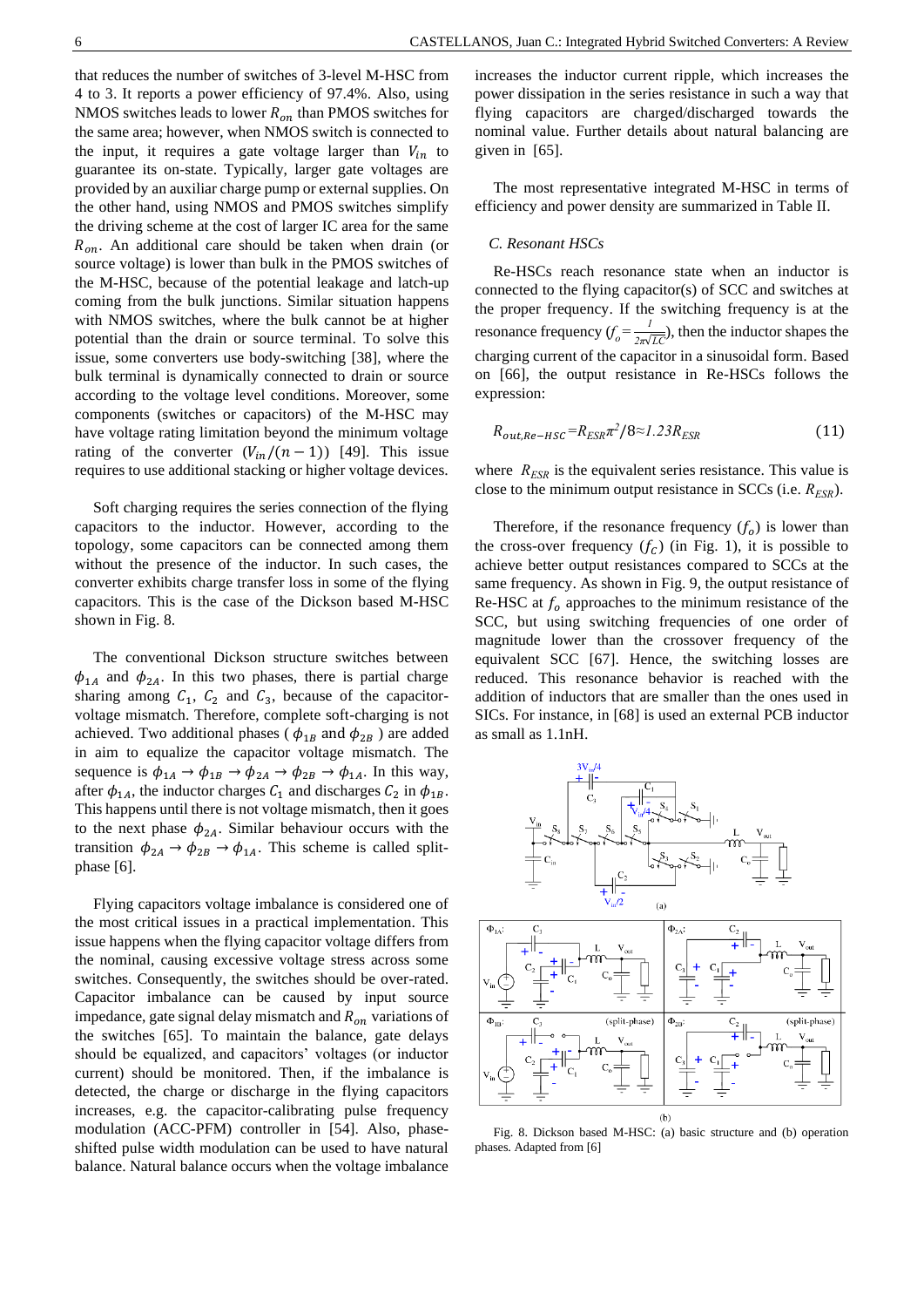| Table II. Integrated M-HSC summary. |               |                                      |               |           |             |             |
|-------------------------------------|---------------|--------------------------------------|---------------|-----------|-------------|-------------|
|                                     | [38]          | '471                                 | [48]          | [53]      | [27]        | [42]        |
| Year                                | 2017          | 2020                                 | 2020          | 2021      | 2021        | 2018        |
| Topology                            | $3-$<br>level | $\mathcal{F}_{\mathcal{F}}$<br>level | $3-$<br>level | Dickson   | 3-Switch    | 4-<br>level |
| Technology<br>(nm)                  | 180           | 90                                   | 65            | 130       | 250         | 65          |
| Integration<br>level                | High          | High                                 | High          | High      | High        | Full        |
| $V_{in}$ (V)                        | $3.4-$<br>4.2 | $2.5 - 5$                            | $0.3 - 3$     | $20 - 60$ | 6           | 1.2         |
| $V_{out}$ (V)                       | 3.4           | $0.4 - 9$                            | $2.4 - 5$     | $3 - 3.6$ | 30          | $0 - 1.1$   |
| $F_{sw}$ (MHz)                      | 1             | $0.8 - 3$                            | $0.5 - 4.5$   | 0.32      | $0.4 - 2.3$ | 0.3         |
| $P_{out,max}$<br>(W)                | 6.8           | 9                                    | 0.33          | 9.9       | 36          | 0.11        |
| $\eta_{peak}$ (%)                   | 96.6          | 96.8                                 | 96.8          | 95.3      | 97.4        | 93          |
| Area $(mm2)$                        | 5.7           | 2.8                                  | 0.28          | 12.87     | 0.89        | 2.34        |



One should note from Fig. 9 that additional minimum points in the  $R_{out,Re-HSC}$  occur at odd sub-multiples of the resonance frequency [66], but at higher resistance values. Thus, basic frequency modulation reduces efficiency depending on the desired output. At light load, it is desired that frequency reduces as load current decreases. In this way, better performance is reached in Discontinuous Conduction Mode (DCM), i.e. adding off-time between the operation phases. This is called Dynamic Off-Time Modulation (DOTM) [67]. Output resistance in DOTM is shown in Fig. 9. Therefore, pulse duration needs to be tuned to turn-off some switches in such a way that the inductor current is kept at zero, otherwise the current turns negative, this is called diode emulation. Also, the typical ramp waveform of the SIC inductor current (Fig. 10a) becomes sinusoidal in Re-HSCs (Fig. 10b), thus zero-currents points can be used to switch the power switches. This is called Zero-Current Switching (ZCS) [3], which reduces the transition loss,  $P_{tran}$ , mentioned in (2). To achieve diode emulation, a Zero-Current Detector (ZCD) is required. Typically, this circuit is implemented using voltage monitor, which observes the drain-source voltage  $(V_{DS})$  of one or more switches. At the time that  $V_{DS}$  changes polarity, a control signal is generated to turn-off a power switch. Its implementation is described in [55].

In Continuous Conduction Mode (Fig. 10b), Re-HSC regulates the output using additional phases to charge or discharge the inductor, called quasi-resonant behavior [69]. A typical Re-HSC topology is the 3-level M-HSC (Fig. 7) switched at resonance frequency [55] [59] [60]. In general, M-HSC can transition between resonant, quasi-resonant and inductive behavior according to the duty-cycle and switching frequency [3]. In literature has been reported series-parallel [19] [60], ladder [57] and multi-ratio [25] based Re-HSC.

The multi-ratio Re-HSC is shown in Fig. 11. This converter has 3 possible VCRs: 1/2, 2/3 and 1/3. While in 1/2 ratio, all flying capacitors are in parallel; in the other ratios, the flying capacitors are connected in series in one of the phases. Here, all switches and passives are integrated onchip  $(C_{in}, C_o, C_{f1}, C_{f2}$  and L). The converter uses switch conductance regulation (SwCR) to tune the output while scaling down the switching losses for low output powers. In this way, the power switch is segmented; i.e composed by an array of transistors stacked switches, level shifters, charge pump and logic, that actives as required. This improves efficiency and output ripple [25]. The most representative integrated Re-HSC in terms of efficiency and power density are summarized in Table III.

## *D. Passive-stacked 3rd order HSCs*

PS3-HSCs focus on the better usage of integrated inductors while preserving the VCR characteristics of SICs. As discussed in section II, integrated inductors tend to have high DCR, so it is advantageous to place inductors in lowcurrent/high-voltage side of the converters, e.g. input side of a buck converter. Step-down PS3-HSC, shown in Fig. 12 [61], places the inductor at the input side and splits the inductor in two. One part on top and another below of the input capacitor. This topology turns the pulsating input current of SICs into a continuous current, which decreases the ripple, thus the conduction loss and reduces the passives area required for filtering. Additionally, PS3-HSC uses only 2 power switches and 3 power pads, in comparison to the 4 switches and 4 pads of the 2-phase buck converters.



Fig. 10. Inductor current waveform: (a) SIC, (b) DCM and CCM resonant, (c) quasi-resonant.



Fig. 11. Fully-integrated Multi-ratio Re-HSC. Adapted from [25]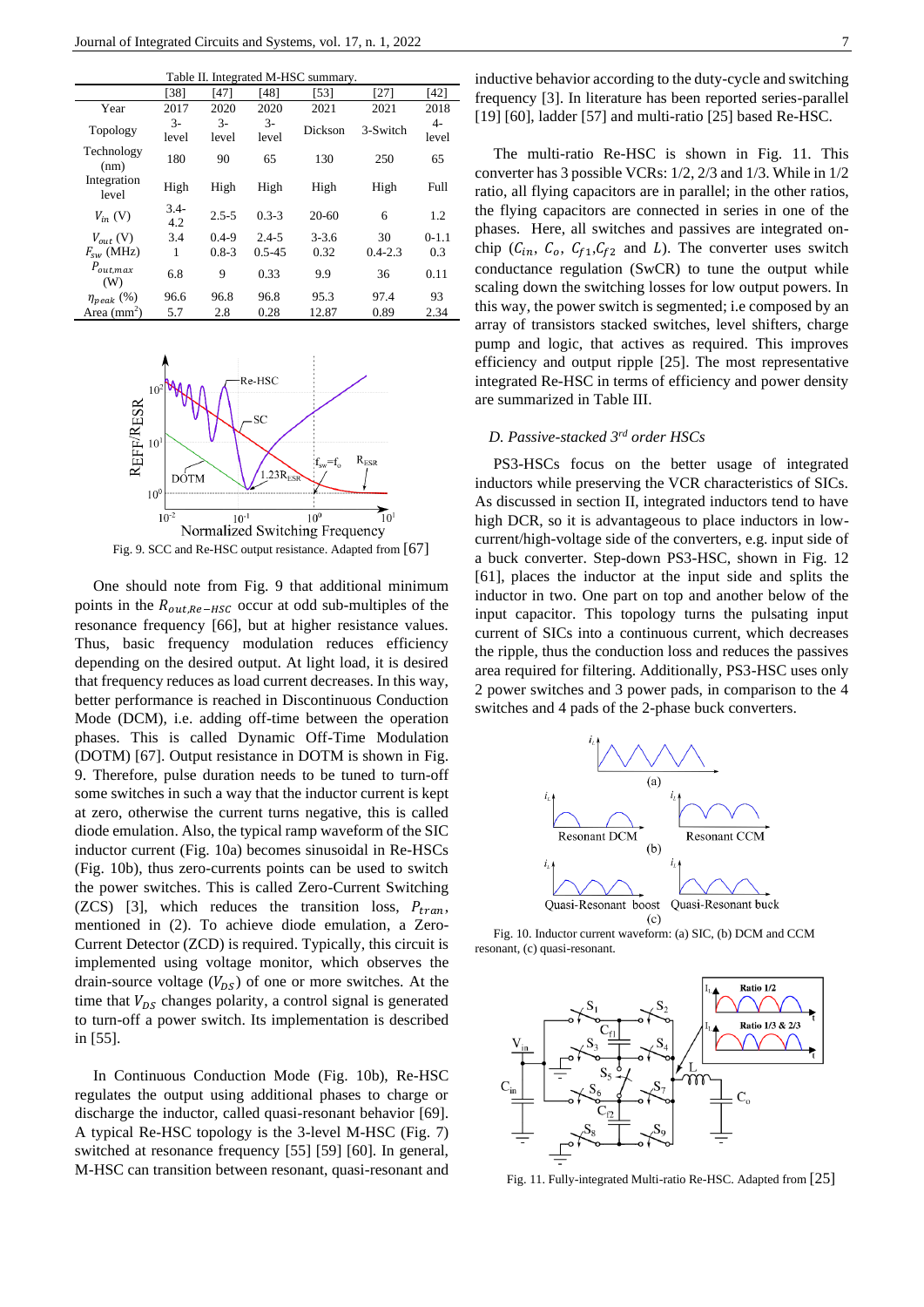| Table III. Integrated Re-HSC summary. |               |                |             |                     |                 |                |
|---------------------------------------|---------------|----------------|-------------|---------------------|-----------------|----------------|
|                                       | [60]          | [55]           | [57]        | [19]                | [25]            | [59]           |
| Year                                  | 2017          | 2018           | 2018        | 2021                | 2019            | 2020           |
| Topology                              | $3-$<br>level | $3-$<br>level  | Ladder      | Series-<br>Parallel | Multi-<br>ratio | $3-$<br>level  |
| Technology<br>(nm)                    | 180           | 180            | 2500        | 180                 | 130             | 180            |
| Integration<br>level                  | High          | High           | High        | High                | Full            | Full           |
| $V_{in}$ (V)                          | 7.4           | 5              | 180         | $2.3 - 5$           | $3-4.5$         | $2.4 -$<br>4.4 |
| $V_{out}$ (V)                         | 3.7           | 2.8            | 45.3        | $10 - 35$           | $1.5-$<br>1.8   | $1 - 2.2$      |
| $F_{sw}$ (MHz)                        | 0.7           | $2 - 6$        | $0.3 - 0.4$ | $0.1 - 1$           | $35 - 50$       | 47.6           |
| $P_{out,max}$<br>(W)                  | 3.7           | $\overline{c}$ | 22          | 0.22                | 0.87            | 3.5            |
| $\eta_{peak}$ (%)                     | 94.8          | 93.3           | 92.2        | 91.15               | 85              | 85.5           |
| Area $(mm2)$                          | 10            | 7.5            | 14.1        | 2.76                | 7.8             | 8.9            |

The PS3-HSC works in two phases (Fig. 12). In phase 1  $(\phi_1)$ ,  $L_1$  is charged from  $V_{in}$  to  $V_{out}$ , and  $L_2$  is discharged through  $C_F$ , which is discharged too. In phase 2 ( $\phi_2$ ),  $S_2$  is closed ( $S_1$  is off) to charge  $L_2$  from  $V_{out}$  and  $L_1$  is discharged through  $C_F$ , which is charged. The VCR of this converter is  $V_{out}/V_{in} = D$ , same as the buck SIC, however using 3 reactive elements, i.e.  $3<sup>rd</sup>$ -order converter [61]. In this topology, power switches in PS3-HSC requires level-shifters and bootstrapping capacitors, which are implemented onchip.  $S_1$  is a NMOS switch while  $S_2$  is a PMOS, thus two bootstrap capacitors are used to generate the proper gate voltages:  $V_{in} + V_{out}$  and  $V_{out} - V_{in}$ , for the NMOS and PMOS, respectively. To turn-off the power switches, the gate charge is dumped into the source terminal  $(V_{out})$ . Also, power switches, bootstrap and flying capacitor can be rated to  $V_{in}$ . In addition, the bulk of the IC implementation in [61] is biased at  $V_{out}$  instead of ground, this is because power MOSFETs and most of the gate driver are referenced to  $V_{out}$ .

The previous PS3-HSC is improved replacing conventional gate drivers by adiabatic charge-recycling (CR) gate driver [62]. Instead of dumping the gate charge (hard switching), it is transferred from one power switch to another using an auxiliar PCB-trace inductor of  $4nH(L_R)$ , this is called charge-recycling, as shown in Fig. 13. When  $S_1$  starts to turn-off,  $S_{11}$  is activated to discharge the gate charge through the inductor,  $L_R$ . After the total discharge of the  $S_1$ gate,  $S_{11}$  is deactivated and  $S_{22}$  is activated to charge the gate of  $S_2$  from the energy stored at  $L_R$ . Then, the drivers are activated to tie the gate voltage level [62]. Charge-recycling technique increases the peak power efficiency and light load. The main characteristics of integrated PS3-HSC are summarized in Table IV.

#### **IV. STATE-OF-THE-ART COMPARISON**

Based on the state-of-the-art for SICs and SCCs in [1] and [28], the follow section relates the maximum peak efficiency with the converter's power density, maximum output power and maximum VCR. Note that a straight comparison between the converters is difficult as it must consider the characteristic of the specific application. Thus, the follow considerations of the state-of-the-art intend to guide design and implementation of HSCs rather than compare each HSC.



Fig. 12. Passive-stacked 3<sup>rd</sup>-order HSC (PS3-HSC). Adapted from [61]



Fig. 13. Charge-recycling in PS3-HSC. Adapted from [62].

| Table IV. Integrated PS3-HSC summary. |             |             |  |  |
|---------------------------------------|-------------|-------------|--|--|
|                                       | [61]        | [62]        |  |  |
| Year                                  | 2019        | 2021        |  |  |
| Topology                              | PS3 Buck    | PS3 Buck    |  |  |
| Technology (nm)                       | 180         | 180         |  |  |
| Integration level                     | High        | High        |  |  |
| $V_{in}$ (V)                          | 1.8         | 1.8         |  |  |
| $V_{out}$ (V)                         | $0.5 - 1.5$ | $0.3 - 1.5$ |  |  |
| $F_{sw}$ (MHz)                        | 6.5         | 3           |  |  |
| $P_{out,max}$ (W)                     | 3.75        | 4.125       |  |  |
| $\eta_{peak}$ (%)                     | 94          | 98.2        |  |  |
| Area $(mm2)$                          | 1.85        | 5.7         |  |  |

In Fig. 14 is shown the state-of-the-art for HSCs, classified by the four types of converters. As discussed in section II, the performance of the converter is highly dependent on the integration level of the converter, for this reason, a comparison among the HSCs requires attention to distinguish between highly-integrated HSCs and fullyintegrated HSCs. The last ones are identified with a red border.



<span id="page-7-0"></span>Fig. 14. State-of-the-art form HSCs: Peak efficiency vs. Power density.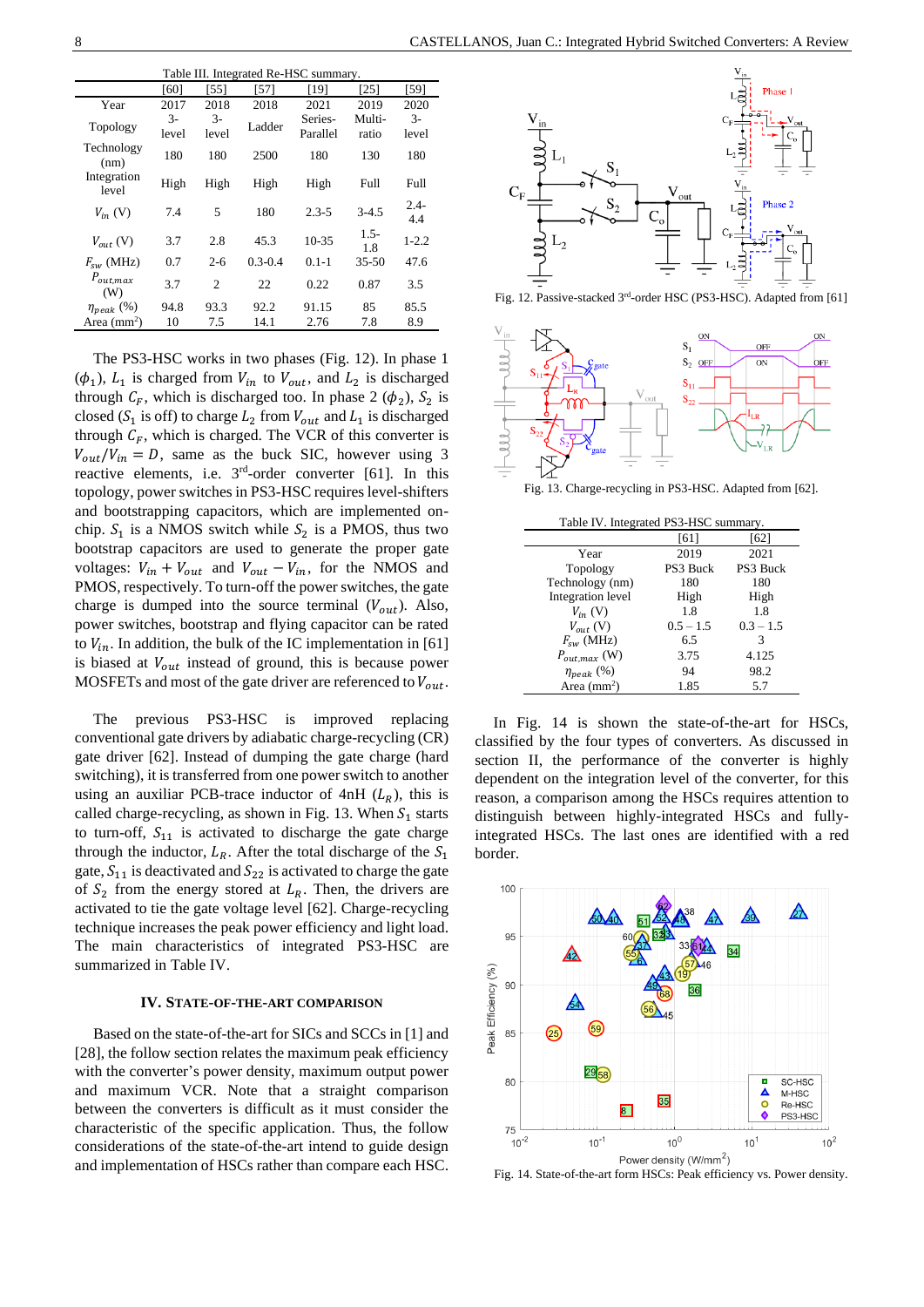Fully-integrated HSCs show a maximum of 93% power efficiency, achieved by a 4-level M-HSC. The best power density is achieved by a Re-HSC and SC-HSC 0.73W/mm<sup>2</sup> and 0.7W/mm<sup>2</sup> , respectively. No fully-integrated PS3-HSCs have been reported. Also, most of the fully integrated HSCs of this review switch at frequencies larger than 35MHz. Moreover, in the last 5 years, 65nm to 180nm CMOS technologies are mostly used for the implementation of fullyintegrated HSCs. Their capacitive components are implemented on-chip using triple MIM  $(6.6nF/mm^2)$  [68], simple MIM (2.3nF/mm<sup>2</sup>) or MOS (9-10nF/mm<sup>2</sup>) capacitors [42] [35]. The inductors were constructed using top metal layer [35], bond-wires [42] or PCB connection form by filled-vias and the pads of a flip-chip die [68]. In contrast, fully-integrated SIC state-of-the-art converter reports 80.5% peak efficiency and a power density of 0.17W/mm<sup>2</sup> [28]. This translates in a state-of-the-art improvement of 12.5% in power efficiency and 4 times more dense converters. In terms of fully-integrated SCC state-of-the-art, the maximum efficiency can reach 90%, while power density extends up to 1W/mm<sup>2</sup> , using conventional silicon technology and 2.191W/mm<sup>2</sup> , using trench capacitor technology [28]. This means 3% more power efficient and 0.7 times less dense converters.

On the other hand, highly-integrated HSCs reaches up to 98.2% power efficiency, achieved by a PS3-HSC. While the power density reaches up to 40W/mm<sup>2</sup> using M-HSC converter intended for SSL. Small SMD components are used to provide the passives of the topologies, sometimes even stacking the SMD components directly on top of the die [67]. In [Fig. 14,](#page-7-0) it is possible to observe the dominance of M-HSC research in HSCs. However, comparison of efficiencies and power densities in a fair way is not possible, as the number and sizes of the external passives are not always reported, and their characteristics change broadly according to the intended application. For the sake of illustration, if the passive interposer size of [62] is considered, the power density will be almost unaltered  $(0.7W/mm<sup>2</sup>)$ . However, if in [19] is considered the footprint area of the SMD inductor in the total area, the converter reduces its power density 8 times. In a similar way, considering the total area of the M-HSC implementation in [44], the power density reduces by a factor of 13 times. Additionally, in the last 5 years, highly-integrated HSCs are fabricated in larger variety of CMOS technology nodes from 22nm up to 2.5μm.

The reader should note that power density of state-of-theart fully-integrated HSCs is at the same order of magnitude than the highly-integrated HSC with the best efficiency, but with a power efficiency penalty of 8.7%.

[Fig. 15](#page-8-0) relates the peak efficiency with the maximum output power of HSCs. A wide range of output power is attended by M-HSC, reaching a maximum of 240W (intended for automotive and high current distributed power systems [39]) and a minimum of 0.11W (intended for portable and wearable applications [42]). Re-HSC also

attends a broad range of output power from 0.2W to 22W (intended for portable oriented electronics, SSL and automotive applications), but with lower efficiency than M-HSC. Alternatively, SC-HSC and PS3-HSC tends to be limited to tens of watts focusing on portable applications and AMOLED displays, respectively. Fully-integrated HSCs covers the output power range from 0.11W to 6.3W. In perspective, state-of-the-art fully-integrated and highlyintegrated SICs can achieve large output powers of 1W and 36W, respectively, and a minimum output power of 0.1W [1]. On the other hand, state-of-the-art fully-integrated SCCs covers a lower range of output power from 250μW to 1.65W [1].

The relation peak efficiency vs. maximum VCR that HSCs achieved is shown in two figures. [Fig. 16](#page-9-0) shows the step down converters as well as the maximum VCR of stepup/down HSCs using  $m \le 1$ . [Fig. 17](#page-9-1) shows the step-up converters as well as the maximum VCR of step-up/down HSCs using  $m > 1$ . Note that this information relates the maximum peak efficiency (for any VCR) with the possible maximum VCR that the converter can achieve. A more suitable metric will be the power efficiency for the maximum VCR, however, this information is not always provided in literature.

The state-of-the-art highly-integrated HSCs offers converters able to perform the three types of conversion. The four types of converters show implementations with stepdown ratios, while only three types of converters offer stepup ratios. To our knowledge, step-up or step-up/down integrated have not been yet introduced using PS3-HSC topologies. Extreme step-down VCR of 0.01 (100:1) is achieved by the Re-HSC in [58], with peak efficiency of 80.7%. HSCs with higher efficiencies (more than 95%) are achieved from a VCR of 0.07 (14:1) using M-HSCs. Fully integrated M-HSC can achieve a maximum of 0.08 (12.5:1) conversion ratio. In terms of step-up conversion, the automotive aimed M-HSC with 95.3% efficiency reaches an extreme VCR of 20 (1:20).



<span id="page-8-0"></span>Fig. 15. State-of-the-art form HSCs: Peak efficiency vs. Max. output power.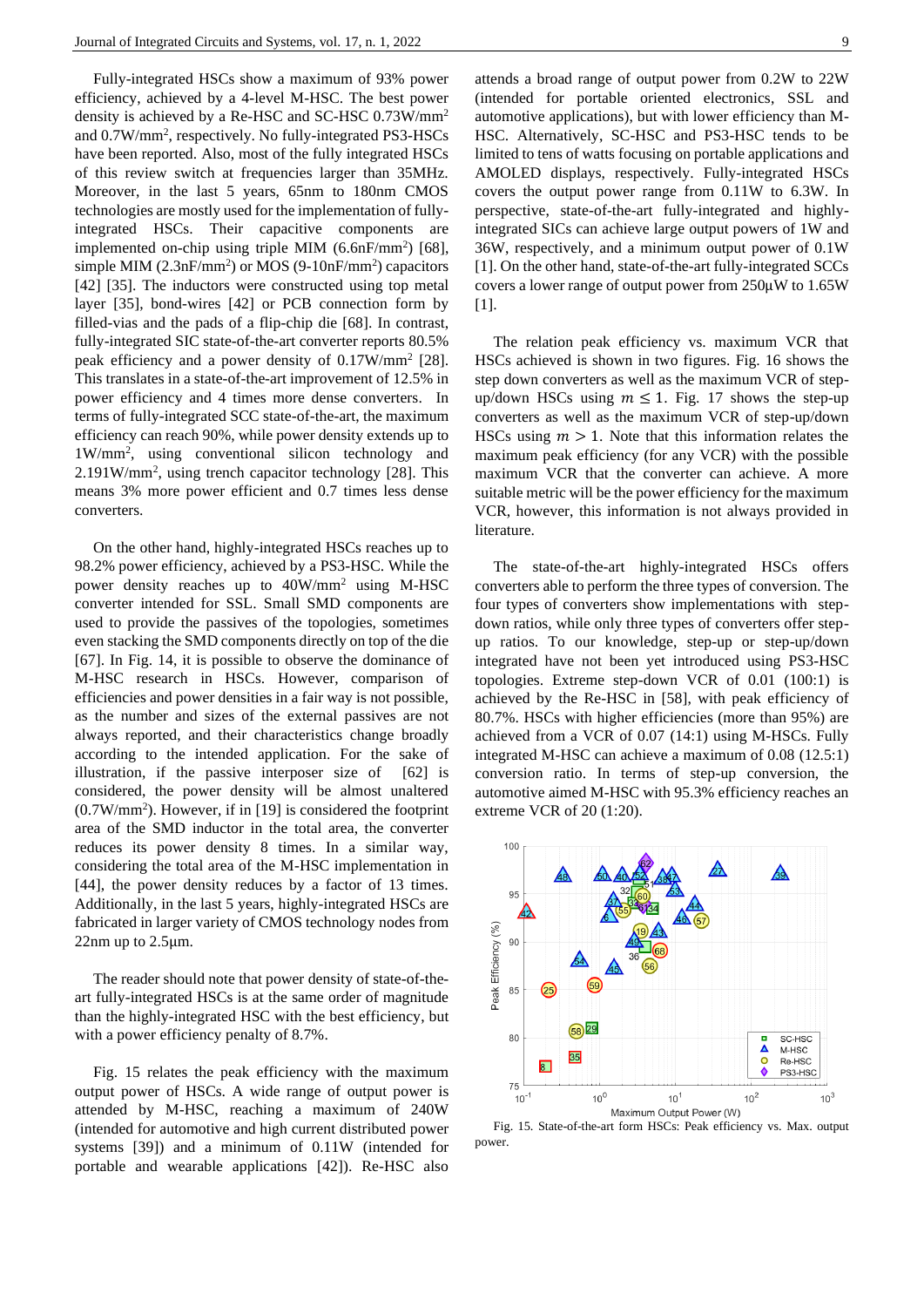

<span id="page-9-0"></span>Fig. 16. State-of-the-art form HSCs: Peak efficiency vs. maximum VCR: step-down conversion.



<span id="page-9-1"></span>Fig. 17. State-of-the-art form HSCs: Peak efficiency vs. maximum VCR: step-up conversion.

#### **V. CONCLUSIONS**

This paper introduces the state-of-the-art of fullyintegrated and highly-integrated HSCs. It identifies four main trends for HSCs topologies: Series-Capacitor (SC-HSC), Multilevel (M-HSC), Resonant (Re-HSC) and Passive-Stacked 3<sup>rd</sup>-order (PS3-HSC). The improvements in relation to SICs and SCCs are focused on three characteristics: power efficiency, power density and voltage conversion ratio. State-of-the-art benchmarking shows fullyintegrated converters up to 93% efficiency, covering applications in a power range from 0.11W to 6.3W with a power density limitation of 0.7W/mm<sup>2</sup> . Also, it shows highly-integrated converters up to 98.2% efficiency, 40W/mm<sup>2</sup> in a broad power range of output power applications. M-HSCs show to be able to perform at higher than 95% power efficiencies in a wide range of output power. Re-HSCs and SC-HSC are the dominant topologies for fullyintegrated applications, while M-HSCs are predominantly highly-integrated. Also, high-order converters as PS3-HSC have risen as a new trend in HSC in the last years. Its efficiency reaches the state-of-the-art while the power density and output power follow the trend of other topologies. Also, System-In-Package (SIP) implementations allow to use high quality passives in a limited space. HSCs

use interposers with the passives or discrete passive components on top of the die as an alternative to on-chip passives. Finally, the HSCs have been proved in portable, wearable, solid-state lighting, and automotive applications.

#### **ACKNOWLEDGEMENTS**

The author would like to thank Pedro Sartori Locatelli for proofreading this article.

#### **REFERENCES**

- [1] G. V. Piqué and H. J. Bergveld, "State-of-the-art of integrated switching power converters," in *Analog circuit design*, Springer, 2012, p. 259–281.
- [2] M. Steyaert, F. Tavernier, H. Meyvaert, A. Sarafianos and N. Butzen, "When hardware is free, power is expensive! Is integrated power management the solution?," in *ESSCIRC Conference 2015 - 41st European Solid-State Circuits Conference*, 2015, pp. 26-34, doi: 10.1109/ESSCIRC.2015.7313820.
- [3] C. Schaef, J. Rentmeister and J. T. Stauth, "Multimode Operation of Resonant and Hybrid Switched-Capacitor Topologies," *IEEE Transactions on Power Electronics,* vol. 33, no. 12, pp. 10512-10523, 2018, doi: 10.1109/TPEL.2018.2806927.
- [4] Y. Moursy, A. Quelen and G. Pillonnet, "Challenges for fullyintegrated resonant switched capacitor converters in CMOS technologies," in *2017 24th IEEE International Conference on Electronics, Circuits and Systems (ICECS)*, 2017, pp. 198-201, doi: 10.1109/ICECS.2017.8292101.
- [5] V. W. Ng and S. R. Sanders, "Switched Capacitor DC-DC Converter: Superior where the Buck Converter has Dominated," Ph.D. dissertation, EECS Department, University of California, Berkeley, 2011.
- [6] P. Assem, W.-C. Liu, Y. Lei, P. K. Hanumolu and R. C. N. Pilawa-Podgurski, "Hybrid Dickson Switched-Capacitor Converter With Wide Conversion Ratio in 65-nm CMOS," *IEEE Journal of Solid-State Circuits,* vol. 55, no. 9, pp. 2513-2528, 2020, doi: 10.1109/JSSC.2020.3004256.
- [7] M. D. Seeman, "A Design Methodology for Switched-Capacitor DC-DC Converters," Ph.D. dissertation, EECS Department, University of California, Berkeley, 2009.
- [8] S. Dam and P. Mandal, "A Hybrid, Fully-Integrated, Dual-Output DC–DC Converter for Portable Electronics," *IEEE Transactions on Power Electronics,* vol. 36, no. 4, pp. 4360-4370, 2021, doi: 10.1109/TPEL.2020.3019273.
- [9] Texas Instruments, "LM2791 Current Regulated Switched Capacitor LED Driver with Analog Brightness Control," Datasheet, 2013.
- [10] P. Malcovati, M. Belloni, F. Gozzini, C. Bazzani and A. Baschirotto, "A 0.18-µm CMOS, 91%-Efficiency, 2-A Scalable Buck-Boost DC– DC Converter for LED Drivers," *IEEE Transactions on Power Electronics,* vol. 29, no. 10, pp. 5392-5398, Oct. 2014, doi: 10.1109/TPEL.2013.2294189.
- [11] K. Szolusha, "4W LED Driver Includes Power Switch, Compensation Components and Schottky in 16-Pin MSOP," *Linear Technology Magazine,* pp. 36-39, September 2009.
- [12] D. C. Daly, L. C. Fujino and K. C. Smith, "Through the Looking Glass-2020 Edition: Trends in Solid-State Circuits From ISSCC, *IEEE Solid-State Circuits Magazine,* vol. 12, no. 1, pp. 8-24, 2020, doi: 10.1109/MSSC.2019.2952282.
- [13] C. Ó. Mathúna, N. Wang, S. Kulkarni and S. Roy, "Review of Integrated Magnetics for Power Supply on Chip (PwrSoC)," *IEEE Transactions on Power Electronics,* vol. 27, no. 11, pp. 4799-4816, 2012, doi: 10.1109/TPEL.2012.2198891.
- [14] Ke-Horng Chen, Power Management Techniques for Integrated Circuit Design, Singapore: John Wiley & Sons Singapore Pte. Ltd., 2016.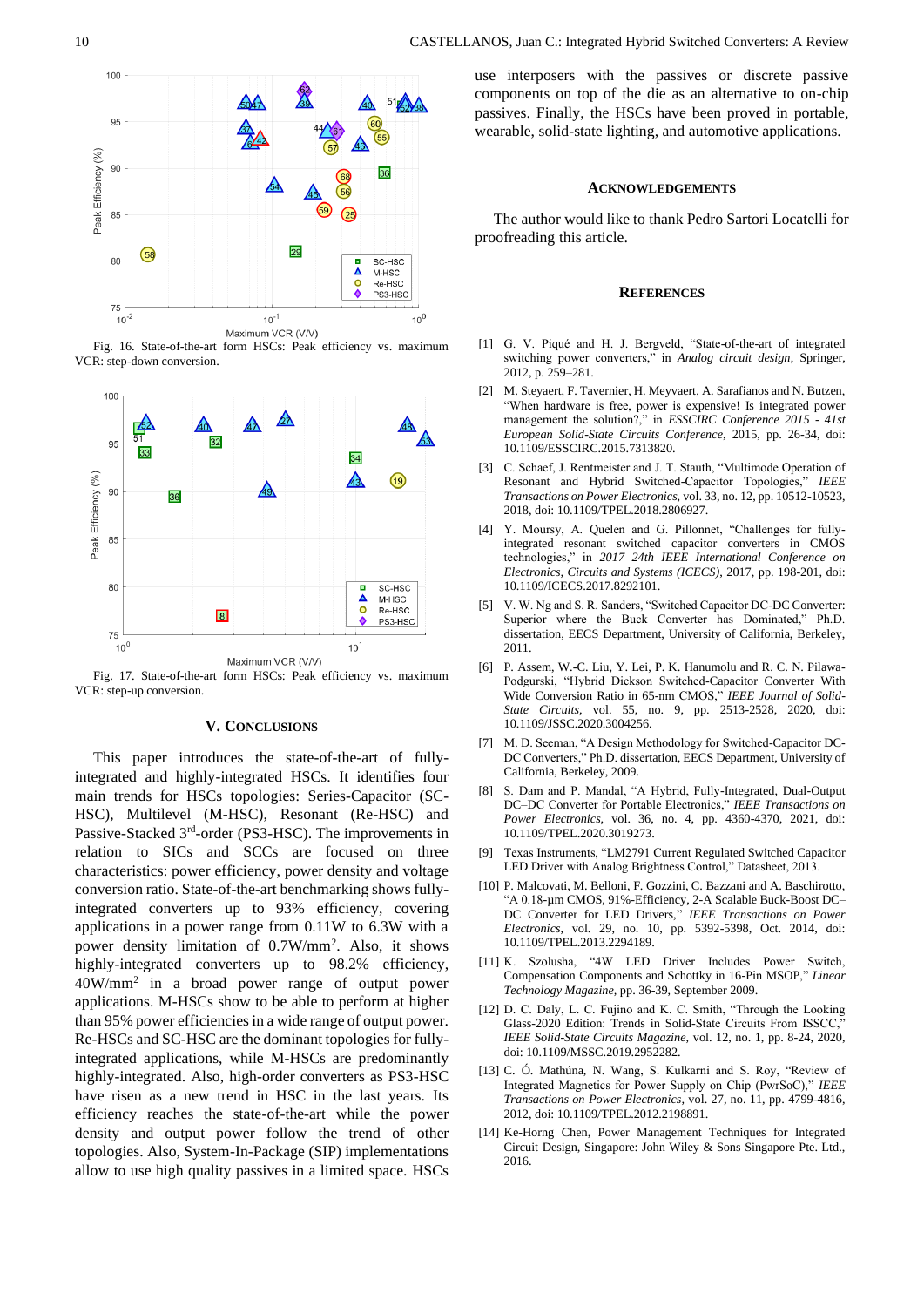- [15] S. Jaunay and J. Brown, "AN607. DC-to-DC Design Guide," Vishay Siliconix, 2002.
- [16] J. C. Castellanos Rodriguez, Hybrid switched converters for CMOS integrated LED drivers, Eindhoven: Technische Universiteit Eindhoven, 2018.
- [17] TOSHIBA, *Power MOSFET Electrical Characteristics,* 2018.
- [18] G. Villar, E. Alarcon, J. Madrenas, F. Guinjoan and A. Poveda, "Energy optimization of tapered buffers for CMOS on-chip switching power converters," in *Circuits and Systems, 2005. ISCAS 2005. IEEE International Symposium on*, 2005, pp. 4453-4456 Vol. 5, doi: 10.1109/ISCAS.2005.1465620.
- [19] N. Pal, A. Fish, W. McIntyre, G. Nathanael, G. Winter, T. Eichhorn, R. Pilawa-Podgurski and P. K. Hanumolu, "A 91.15% Efficient 2.3– 5-V Input 10–35-V Output Hybrid Boost Converter for LED-Driver Applications," *IEEE Journal of Solid-State Circuits,* vol. 56, no. 11, pp. 3499-3510, 2021, doi: 10.1109/JSSC.2021.3098495.2021.
- [20] X. Fang, T. H. Mak, Y. Gao, K. M. Lau, P. K. T. Mok and J. K. O. Sin, "A low substrate loss, monolithically integrated power inductor for compact LED drivers," in *2015 IEEE 27th International Symposium on Power Semiconductor Devices & IC's (ISPSD)*, 2015, pp. 53-56, doi: 10.1109/ISPSD.2015.7123387.
- [21] Vishay Intertechnology, Inc., "IHLP-2020CZ-51. Low Profile, High Current IHLP® Inductors," Datasheet, 2016.
- [22] X-FAB Semiconductor Foundries AG, "Automotive 180 nm High-Voltage / Analog Mixed-Signal Technology Platform," [Online]. Available: https://www.xfab.com/featurexplorer. [Accessed September 2022].
- [23] Murata Manufacturing Co., Ltd., "3D Silicon Capacitors," August https://www.murata.com/eneu/products/capacitor/siliconcapacitors. [Accessed January 2022].
- [24] A. Roest, R. Mauczok, K. Reimann, L. van Leuken-Peters and M. Klee, "Integrated ferroelectric stacked mim capacitors with 100 nF/mm2and 90 V breakdown as replacement for discretes," *IEEE Transactions on Ultrasonics, Ferroelectrics, and Frequency Control,*  vol. 56, no. 3, pp. 425-428, 2009, doi: 10.1109/TUFFC.2009.1060.
- [25] P. Renz, M. Kaufmann, M. Lueders and B. Wicht, "A Fully Integrated 85%-Peak-Efficiency Hybrid Multi-Ratio Resonant DC-DC Converter with 3.0-to-4.5V Input and 500μA-to-120mA Load Range," in *2019 IEEE International Solid- State Circuits Conference - (ISSCC)*, 2019, pp. 156-158, doi: 10.1109/ISSCC.2019.8662491.
- [26] M. Wens and M. Steyaert, "A fully-integrated 0.18μm CMOS DC-DC step-down converter, using a bondwire spiral inductor," in *2008 IEEE Custom Integrated Circuits Conference*, 2008, pp. 17-20, doi: 10.1109/CICC.2008.4672009.
- [27] Y.-A. Lin, S.-Y. Li, Z.-L. Huang, C.-S. Huang, C.-H. Liang, K.-S. Chang, K.-C. Chung, K.-H. Chen, Y.-H. Lin, S.-R. Lin and T.-Y. Tsai, "17.9 A High-Conversion-Ratio and 97.4% Peak-Efficiency 3- Switch Boost Converter with Duty-Dependent Charge Topology for 1.2A High Driving Current and 20% Reduction of Inductor DC Current in MiniLED Applications," in *2021 IEEE International Solid- State Circuits Conference (ISSCC)*, 2021, doi: 10.1109/ISSCC42613.2021.9365797.
- [28] G. K. Kumar, T. Kobaku, S. Sahoo, B. Subudhi, D. Elangovan and F. Blaabjerg, "An Overview of Fully Integrated Switching Power Converters Based on Switched-Capacitor versus Inductive Approach and Their Advanced Control Aspects," *Energies,* vol. 14, no. 11, p. 1996, 2021, doi: 10.3390/en14113250.
- [29] Robert C. N. Pilawa-Podgurski and David J. Perreault, "Merged Two-Stage Power Converter With Soft Charging Switched-Capacitor Stage in 180 nm CMOS," *IEEE JOURNAL OF SOLID-STATE CIRCUITS,* vol. 47, no. 7, pp. 1557-1567, 2012, doi: 10.1109/JSSC.2012.2191325.
- [30] Y. Lei and R. C. N. Pilawa-Podgurski, "Analysis of Switchedcapacitor DC-DC Converters in Soft-charging Operation," in *2013 IEEE 14th Workshop on Control and Modeling for Power Electronics (COMPEL)*, 2013, pp. 1-7, doi: 10.1109/COMPEL.2013.6626416.
- [31] B.-C. Kwak, S.-K. Hong and O.-K. Kwon, "A Highly Power-Efficient Single-Inductor Bipolar-Output DC–DC Converter Using Hysteretic Skipping Control for OLED-on-Silicon Microdisplays," *IEEE Transactions on Circuits and Systems II: Express Briefs,* vol. 65, no. 12, pp. 2017-2021, 2018, doi: 10.1109/TCSII.2018.2815994.
- [32] S.-U. Shin, Y. Huh, Y. Ju, S. Choi, C. Shin, Y.-J. Woo, M. Choi, S.- H. Park, Y.-H. Sohn, M.-W. Ko, Y. Jo, H. Han, H.-M. Lee, S.-W. Hong, W. Qu and G.-H. Cho, "A 95.2% efficiency dual-path DC-DC step-up converter with continuous output current delivery and low voltage ripple," in *2018 IEEE International Solid - State Circuits Conference - (ISSCC)*, 2018, pp. 430-432, doi: 10.1109/ISSCC.2018.8310368.
- [33] S.-W. Hong, "11.6 A 1.46mm2 Simultaneous Energy-Transferring Single-Inductor Bipolar-Output Converter with a Flying Capacitor for Highly Efficient AMOLED Display in 0.5µm CMOS," in *2020 IEEE International Solid- State Circuits Conference - (ISSCC)*, 2020, pp. 200-202, doi: 10.1109/ISSCC19947.2020.9063141.
- [34] M. Huang, Y. Lu, T. Hu and R. P. Martins, "A Hybrid Boost Converter With Cross-Connected Flying Capacitors," *IEEE Journal of Solid-State Circuits,* vol. 56, no. 7, pp. 2102-2112, 2021, doi: 10.1109/JSSC.2020.3044062.
- [35] N. Tang, B. Nguyen, Y. Tang, W. Hong, Z. Zhou and D. Heo, "8.4 Fully Integrated Buck Converter with 78% Efficiency at 365mW Output Power Enabled by Switched-Inductor Capacitor Topology and Inductor Current Reduction Technique," in *2019 IEEE International Solid- State Circuits Conference - (ISSCC)*, 2019, pp. 152-154, doi: 10.1109/ISSCC.2019.8662530.
- [36] I. Park, J. Maeng, J. Jeon, H. Kim and C. Kim, "A Four-Phase Hybrid Step-Up/Down Converter With RMS Inductor Current Reduction and Delay-Based Zero-Current Detection," *IEEE Transactions on Power Electronics,* vol. 37, no. 4, pp. 3708-3712, 2022, doi: 10.1109/TPEL.2021.3120988.
- [37] W.-C. Liu, P. Assem, Y. Lei, P. K. Hanumolu and R. Pilawa-Podgurski, "10.3 A 94.2%-peak-efficiency 1.53A direct-batteryhook-up hybrid Dickson switched-capacitor DC-DC converter with wide continuous conversion ratio in 65nm CMOS," in *2017 IEEE International Solid-State Circuits Conference (ISSCC)*, 2017, pp. 182-183, doi: 10.1109/ISSCC.2017.7870321.
- [38] Y.-M. Ju, S.-U. Shin, Y. Huh, S.-H. Park, J.-S. Bang, K.-D. Kim, S.- W. Choi, J.-H. Lee and G.-H. Cho, "10.4 A hybrid inductor-based flying-capacitor-assisted step-up/step-down DC-DC converter with 96.56% efficiency," in *2017 IEEE International Solid-State Circuits Conference (ISSCC)*, 2017, pp. 10.1109/ISSCC.2017.7870322.
- [39] Analog Devices, "Hybrid step-down synchronous controller, LT7821 Datasheet," Norwood, 2018.
- [40] M.-W. Ko, G.-G. Kang, K.-D. Kim, J.-H. Lee, S. Koh, T. Kong, S.- H. Kim, S. Lee, M. Choi, J. Shin, G.-H. Cho and H.-S. Kim, "11.8 A 96.8%-Efficiency Continuous Input/Output-Current Step-Up/Down Converter Powering Disposable IoTs with Reconfigurable Multi-Cell-Balanced Alkaline Batteries," in *2020 IEEE International Solid-State Circuits Conference - (ISSCC)*, 2020, pp. 204-206, doi: 10.1109/ISSCC19947.2020.9062896.
- [41] S. M. Ahsanuzzaman, A. Parayandeh, A. Prodić and D. A. Johns, "A Building Block IC for Designing Emerging Hybrid and Multilevel Converters," *IEEE Journal of Emerging and Selected Topics in Power Electronics,* vol. 6, no. 2, pp. 500-514, 2018, doi: 10.1109/JESTPE.2017.2771433.
- [42] A. Abdulslam, B. Mohammad, M. Ismail, P. P. Mercier and Y. Ismail, "A 93% Peak Efficiency Fully-Integrated Multilevel Multistate Hybrid DC–DC Converter," *IEEE Transactions on Circuits and Systems I: Regular Papers,* vol. 65, no. 8, pp. 2617-2630, 2018, doi: 10.1109/TCSI.2018.2793163.
- [43] S. Marconi, G. Spiazzi, A. Bevilacqua and M. Galvano, "A Novel Integrated Step-Up Hybrid Converter With Wide Conversion Ratio," *IEEE Transactions on Power Electronics,* vol. 35, no. 3, pp. 2764- 2775, 2020, doi: 10.1109/TPEL.2019.2931875.
- [44] C. Schaef, S. Weng, B. Choi, W. Lambert, K. Radhakrishnan, K. Ravichandran, J. Tschanz and V. De, "8.1 A 93.8% Peak Efficiency, 5V-Input, 10A Max ILOAD Flying Capacitor Multilevel Converter in 22nm CMOS Featuring Wide Output Voltage Range and Flying Capacitor Precharging," in *2019 IEEE International Solid- State Circuits Conference - (ISSCC)*, 2019, pp. 146-148, doi: 10.1109/ISSCC.2019.8662475.
- [45] Y. Li, M. John, Y. Ramadass and S. R. Sanders, "AC-Coupled Stacked Dual-Active-Bridge DC–DC Converter for Integrated Lithium-Ion Battery Power Delivery," *IEEE Journal of Solid-State*